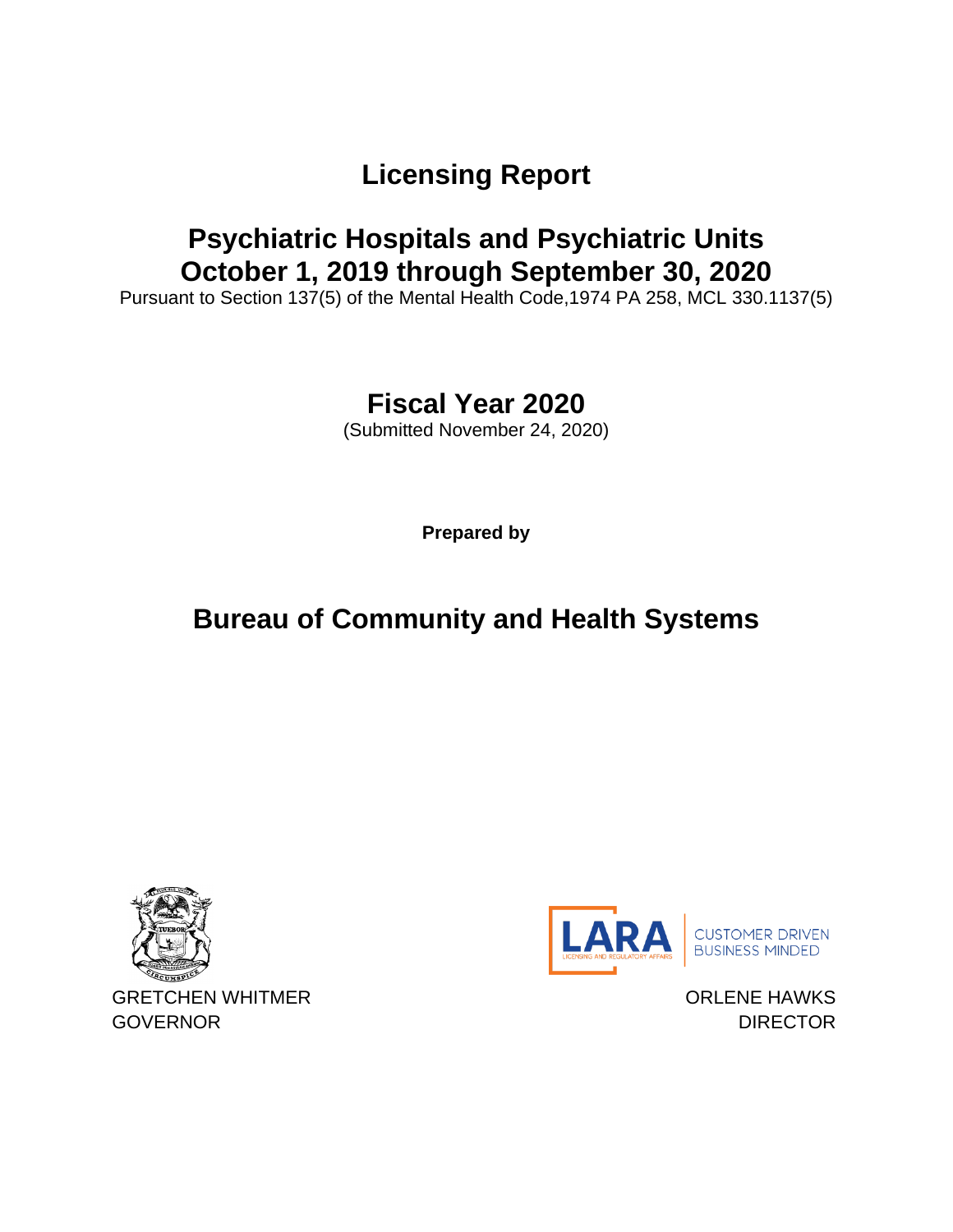### **REPORT AUTHORITY**

Section 137(5) of the Mental Health Code, 1974 PA 258 as amended, MCL 330.1137(5):

The director of the department shall submit a report by December 1 of each year to the standing committees and appropriations subcommittees of the Senate and House of Representatives concerned with issues relating to mental health. The director shall include all of the following information in the report concerning the preceding fiscal year:

- 1. The number of initial applications the department received and completed within the 6-month time period described in subsection (3).
- 2. The number of applications rejected.
- 3. The number of applicants not issued a license within the 6-month time period and the amount of money returned to licensees under subsection  $(4).$

### **DEPARTMENT OVERVIEW**

LARA is composed of agencies and commissions that promote business growth and job creation through streamlined, simple, fair, and efficient regulation, while at the same time protect the health and safety of Michigan's citizens.

The Bureau of Community and Health Systems (BCHS) serves to protect and ensure safe, effective, efficient and accessible community and health care services delivered by state licensed and federally certified providers in Michigan. BCHS is responsible for state licensing of facilities, agencies and programs under all of the following public acts:

- Adult Foster Care Facility Licensing Act, Act 218 of 1979
- Child Care Organizations Act, Act 116 of 1973
- Mental Health Code, Act 258 of 1974
- Public Health Code, Act 368 of 1978.

The bureau also serves as the state agency responsible for conducting certification activities on behalf of the federal Centers for Medicare and Medicaid Services (CMS) to ensure that covered health providers and suppliers meet federal conditions to participate in the Medicare and Medicaid programs.

The majority of state licensing activities involve the issuance and renewal of licenses to qualified facilities, agencies, and programs; conducting initial, routine and revisit inspections to determine compliance with state and federal requirements; and investigating complaints against state licensed and federally certified providers.